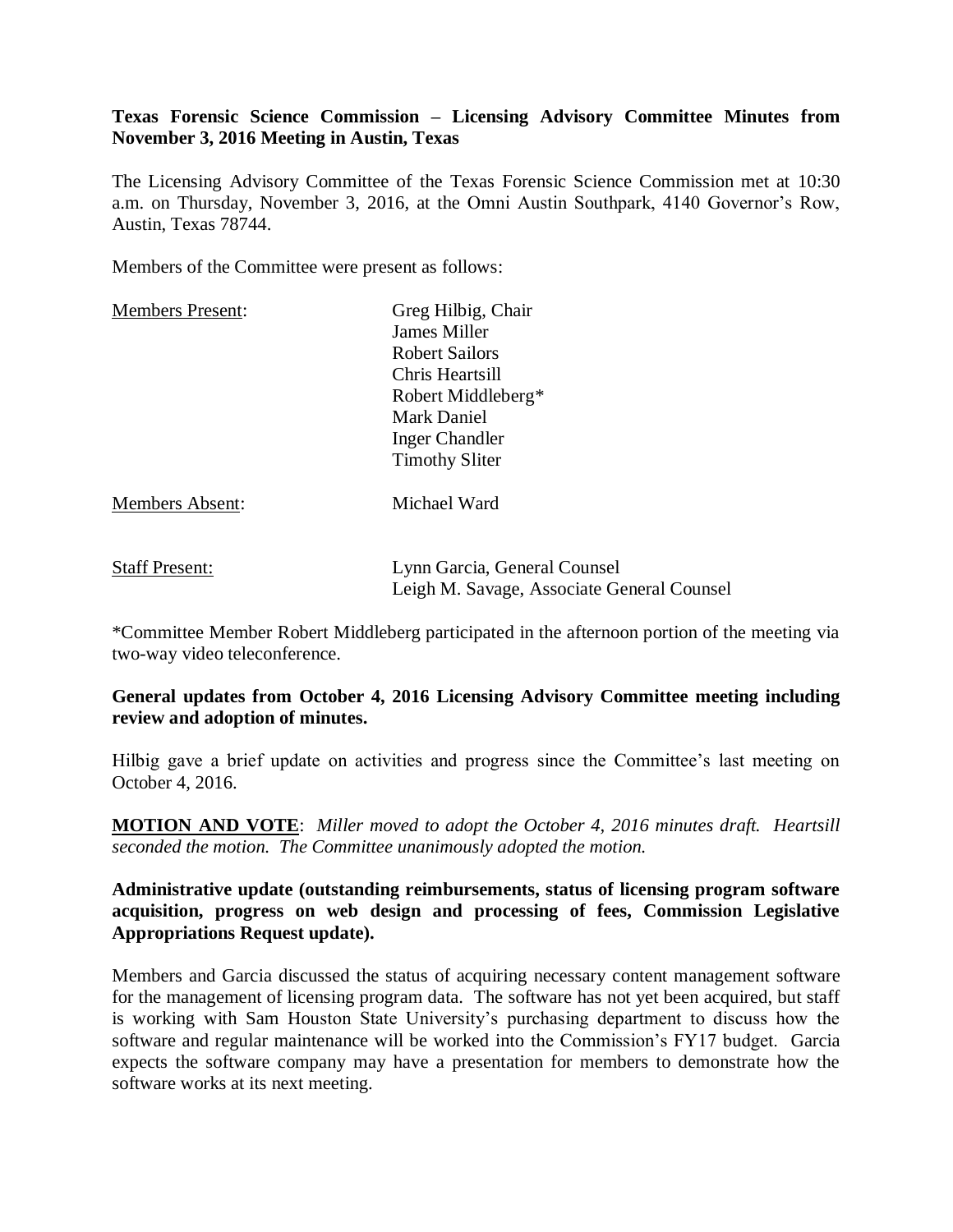# **Discussion of proposed education and training statutory requirements for each accredited forensic discipline for which licensing will be required, including potential waivers for certain requirements.**

Members discussed whether the educational requirements should be different for firearms examiners and whether firearms examiners should not be required to have a B.S. in Applied or Natural Science. Most members agree the standard should not be lowered for firearms examiners, but some agree examiners who are strictly NIBEN techs should not be subject to the requirement depending on their scope of work in a particular lab. Members will discuss at their next meeting whether to provide an exemption or exception for the educational requirement for NIBEN techs that do not perform any forensic analysis or impact the results of a forensic analysis in any way.

# **Discussion of proposed general exam requirement, including potential exam developers, topics, structure and administration of the exam.**

Members discussed several potential exam developers and the scope of work for the exam development. Garcia explained she reached out to two statisticians that have expertise in forensic science to solicit their interest and expertise in developing the general forensic exam. Both were interested in assisting the Committee and the Commission in developing the exam. Members discussed the following tasks as key to the scope of work for those selected to help develop the exam:

- 1. Identify key literature relevant to exam topics for study and review material;
- 2. Develop a bank of questions for the exam that cover the relevant topics; and
- 3. Conduct a psychometric analysis of the exam questions.

Members also discussed adding "validation of forensic methods," including internal, developmental and foundational validity the list of topics for the exam. Members agreed validation is a critical topic that should be reviewed by examiners and tested on the exam.

Following is a list of exam topics for the exam:

Evidence handling (Proper sealing, chain of custody issues) Cognitive Bias (Task relevance/irrelevance, blind verification) Statistics – (Expression of evidentiary weight) Ethics Root Cause Analysis Legal and Ethics (Criminal Law and Procedure; Brady and Michael Morton Act) Uncertainty of Measurement Traceability Error Rate Validation

Members nominated Heartsill and Sailors to work on developing evidence handling questions for the exam and associated reading material for the topic. Members nominated Chandler to work on developing questions for the exam related to the legal topics (*Brady,* Michael Morton Act, etc.).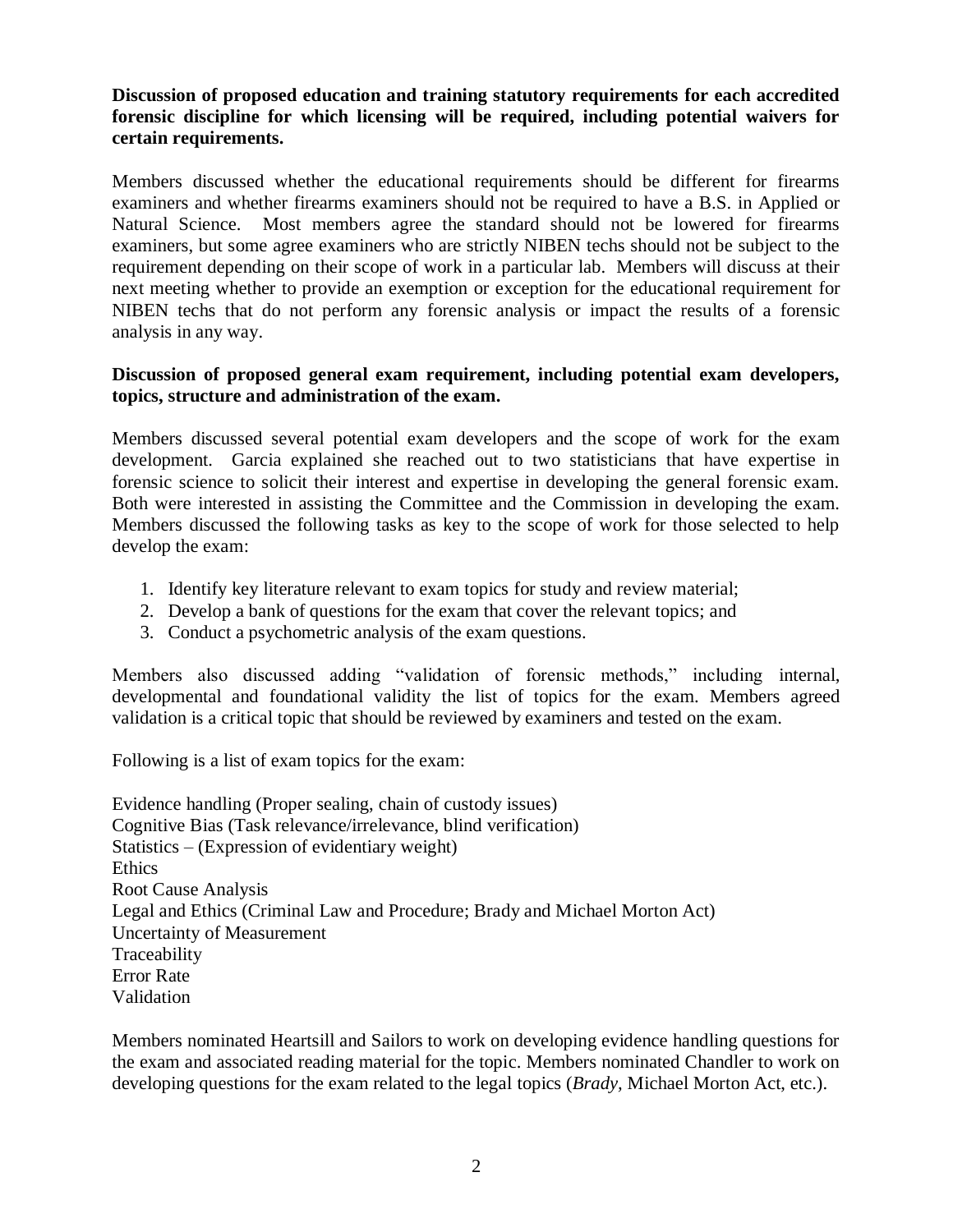Members discussed having each laboratory's quality manager proctor the exam on specific dates. Members all agree the exam should be electronically administered.

Garcia will work on a detailed module/outline of topics, exam times, exam format and locations, and number of questions for the exam and bring the outline to the Committee's next meeting. Garcia will also reach out again to potential exam developers for ideas on how the exam should be administered and develop a scope of work for those selected to assist the Commission with exam development.

## **Discussion of proposed voluntary license for unaccredited disciplines and private practitioners not working in an accredited laboratory.**

Members tabled this discussion until the development of the licensing program for those accredited forensic disciplines required to have a license by January 1, 2019 is complete.

# **Discussion of proposed knowledge-based competency criteria recommended for each accredited discipline, including process for laboratories to confirm examiners have satisfied the criteria on their knowledge-based competency exams.**

Members discussed revisions and comments to several of the knowledge-based competency requirement lists for each accredited forensic discipline. Members will finalize the lists between now and the next Committee meeting and distribute the information as part of a packet for comments from the Texas Association of Crime Lab Directors.

## **Review and discussion of revisions to proposed license discipline categories and subcategories chart.**

Members made no revisions to the license discipline categories and subcategories chart.

## **Review and discussion of revisions to component requirements matrix for each forensic discipline.**

Members made no revisions to the component requirements matrix. Members will include the matrix for distribution as part of the packet to the Texas Association of Crime Lab Directors for review and comment.

# **Update from the Texas Association of Crime Laboratory Directors ("TACLD") and comments related to the proposed license discipline categories and subcategories, the proposed requirements matrix, and the proposed general forensic licensing exam.**

Roger Kahn, President of the TACLD attended the meeting and spoke on behalf of the organization throughout the meeting. The TACLD plans to meet again in January, prior to the Committee's meeting and will have comments ready for the program proposal as developed thus far.

Garcia plans to develop a one-page summary of the licensing program along with a timeline for the program and will include those documents with the finalized, proposed materials from the program for distribution to the TACLD for comment by mid-November. Garcia and Kahn will work together to distribute the information to the TACLD membership.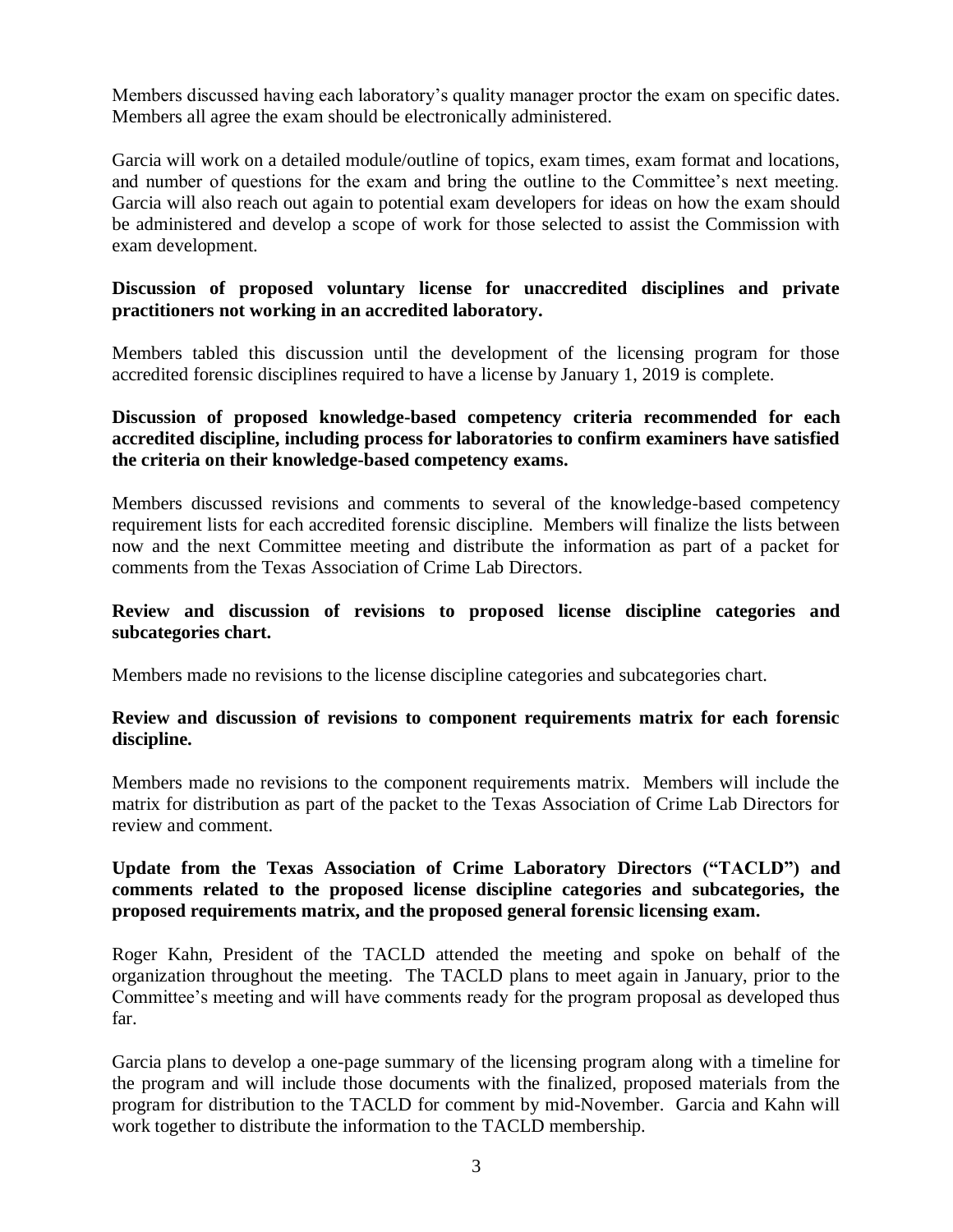# **Discussion of legislative recommendations, revisions and/or clarifications to the statutory licensing requirement and report to legislature for 85th Legislative Session.**

Members did not discuss this item in any detail, but agreed to continue to address potential legislative issues for the 85<sup>th</sup> Legislative Session at its next few meetings.

## **Discussion of funding necessary to fulfill the licensing mandate including the cost of examinations, Forensic Science Commission application processing fees, continuing education requirements and renewal or re-certification costs.**

Members did not discuss this item in any detail.

# **Discussion of the provisional licensing issue and the forensic disciplines for which a provisional license may be necessary.**

Members did not discuss this item in any detail, but will revisit the issue if they find a provisional license is necessary.

## **Discussion of temporary licensing issue for examiners who primarily practice out of state, but occasionally testify in Texas and legislative recommendations regarding the same.**

Members did not discuss this item in detail, but will continue to discuss the necessity of temporary licenses for visiting examiners at future meetings.

## **Discussion of the "technician" licensing sub-category for each accredited forensic discipline and definition of "technician."**

Members discussed recommending a definition of "technician" through its rule-making authority to distinguish the technician role from the "forensic analyst" who actually performs forensic analysis or has any input to the conclusion of a forensic analysis. Members reviewed a suggested definition and agreed to continue working on developing a definition to be adopted for recommendation at a future meeting. Members discussed the difficulty in defining technician as it varies by forensic discipline and sub-discipline *and* from laboratory to laboratory. Members discussed potentially providing a list of activities that, when performed under the direct supervision of a supervisor or a licensed analyst, do not have to apply for a forensic analyst license. Members will come back to the next meeting with a better definition and/or list.

## **Discussion of issues related to licensing exemptions and/or grandfathering for examiners who retire or leave the forensic science profession but are called back to testify.**

Members did not discuss this item in detail, but will continue to discuss the necessity of exemptions and/or grandfathering for examiners who retire or leave the forensic science profession at future meetings.

#### **Development and discussion of next steps to fulfill statutory requirements contained in Tex. Code Crim. Proc. art. 38.01 § 4-a (b)-(f), including questions received from community.**

Members discussed this agenda item throughout the meeting as noted in the agenda items above.